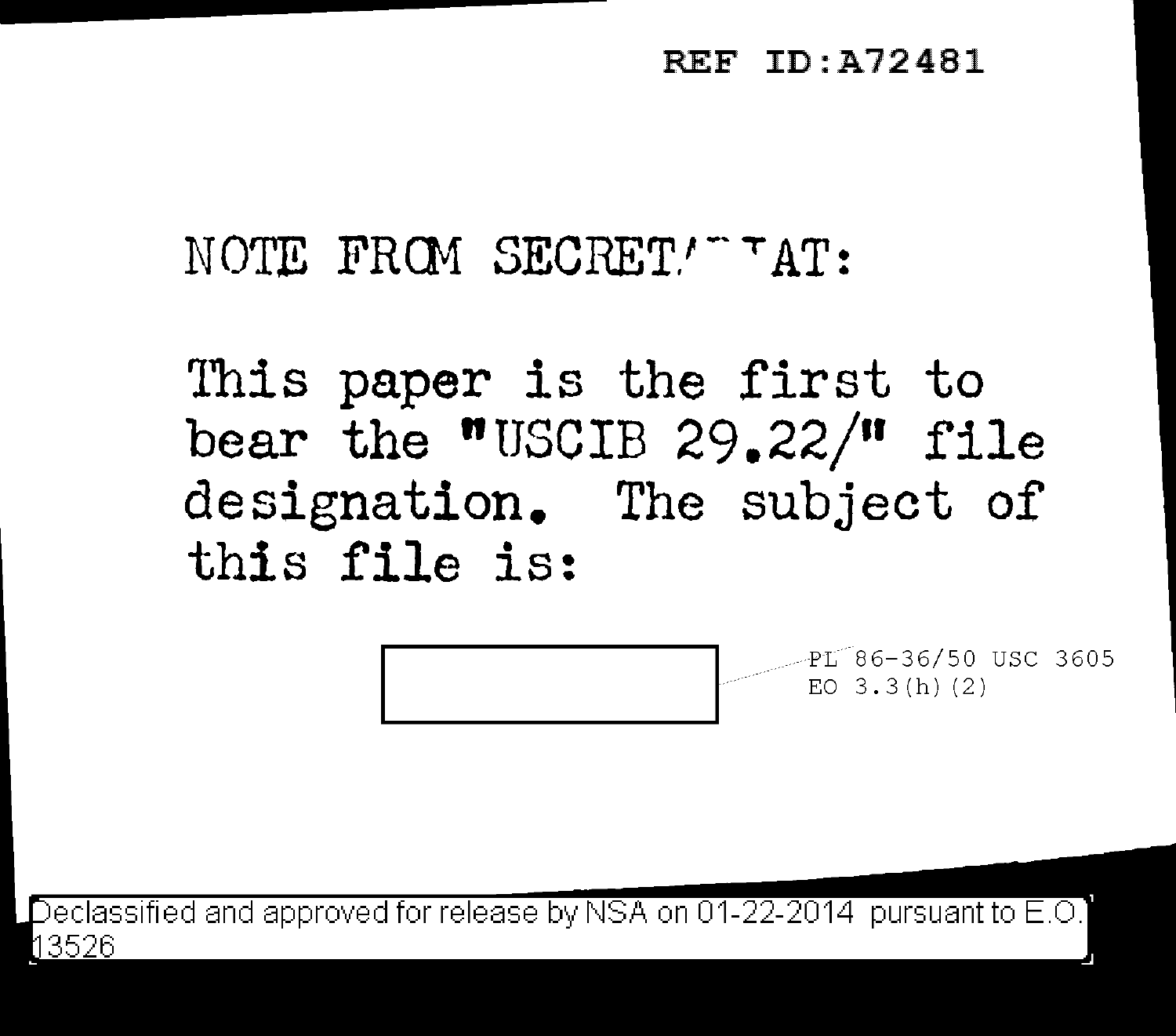



USCIB: 29.22/1

<u>HANDLE VIA COMINT CHANNELS ONLY</u>

9 May 1955

24

TOP SECRET

MEMORANDUM FOR THE MEMBERS OF USCIB:

to UKUSA COMINT Activities Involving Subject: (Intercept Requirement in

USCIB 29./12 of 1 February 1955. PL 86-36/50 USC 3605 Reference:  $EO 3.3(h)(2)$ 

The enclosed memorandum by the Acting Director, NSA is circulated

for information.

g. Navy ptain. U. Extentive Secretary, USCIB

Enclosure NSA Serial 2981-A dtd 3 May 1955.

USCIB:  $29.22/1$  HANDLE VIA COMINT CHANNELS ONLY

F<del>OP SECRET</del>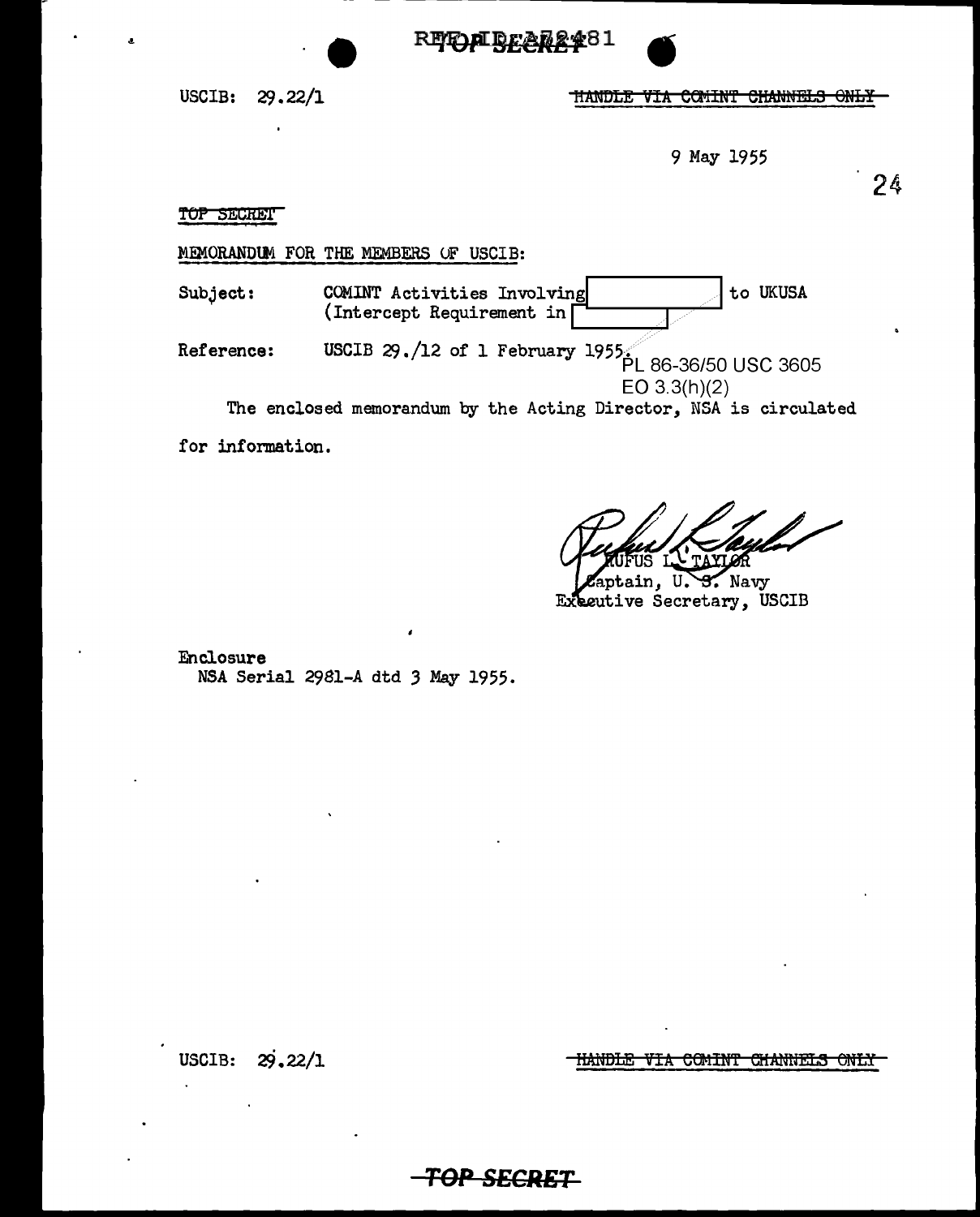



NATIONAL SECURITY AGENCY **WASHINGTON 25, D. C.** 

> Serial: 2981-A 3 May 1955

TOP SEGRET

PL 86-36/50 USC 360 EO  $3.3(h)(2)$ 

MEMORANDUM FOR THE MEMBERS OF USCIB

**SUBJECT:** Intercept Requirements,

Ĵ.

1. The Director, National Security Agency, has contemplated the establishment and operation of U.S. communications intelligence (COMINT) installations in as integral components of the over-all plan for furnishing full support to the national COMINT effort, provided that suitable sites possessing reasonable intercept potential could be obtained.

2. At the 104th meeting of USCIB on 14 June 1954, the Director, NSA, informed the members of the Board that he was negotiating with the Ambassador to  $\Box$ to open the way for an intercept site survey in that country.

3. Responsibility for conducting the site survey and eventual establishment of these facilities was placed upon the U.S. Air Force. Results of the survey conducted during the period of 26 August  $1954$  to 19 October  $1954$  indicated that areas in southern and northern **were** suitable as intercept sites since each site offered a vantage point for interception of specific targets not now being adequately covered.

4. Accordingly, the Director considers it appropriate that every effort be made to proceed without delay in the establishment of bases in those areas considered essential in support of the national COMINT effort. Therefore, he has requested that the U.S. Air Force proceed with negotiations for base rights. Plans at this time envisage the establishment of two sites of operations; one in the vicinity of and one in the vicinity оfі

5. In order to satisfy immediate operational requirements, he has requested that every effort be made to establish an interim site of operation utilizing a total of eleven positions in the area

> <del>top secret</del> control no. NSA 550958-B COPY NO.  $\mathcal{Z}$  $\mathbf{c}$ **PAGE PAGES** ⁄∩ஈ

## TOP SECRET